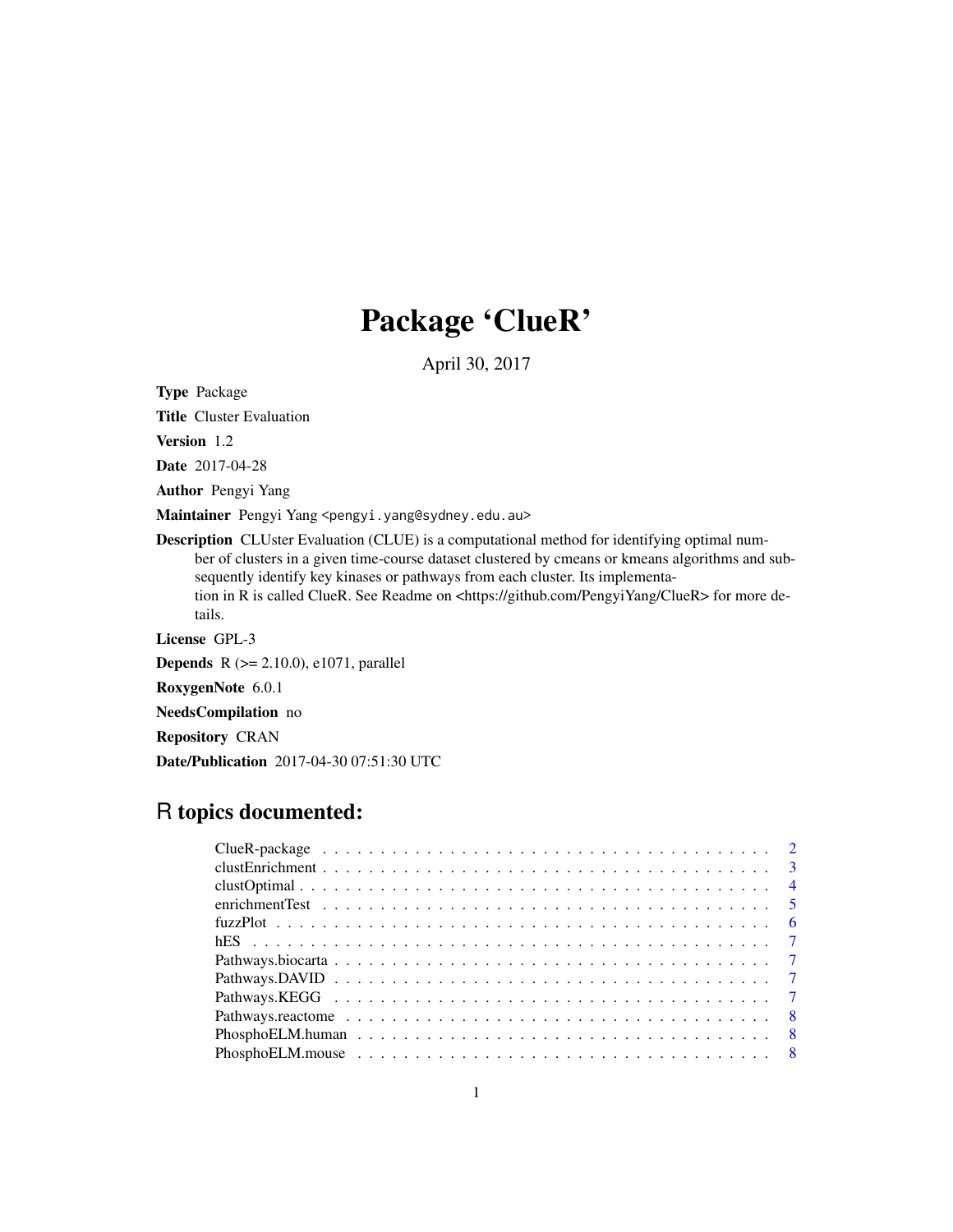<span id="page-1-0"></span>

| Index | $\overline{12}$ |
|-------|-----------------|
|       |                 |
|       |                 |
|       |                 |
|       |                 |

| ClueR-package | <b>CLUster Evaluation R package</b> |  |
|---------------|-------------------------------------|--|
|---------------|-------------------------------------|--|

# Description

CLUster Evaluation (or "CLUE") is an R package for detecting key kinases or pathways from a given time-series phosphoproteomics or gene expression dataset clustered by cmeans or kmeans algorithms. It firstly identifies the optimal number of clusters in the time-servies dataset; Then, it partition the dataset based on the optimal number of clusters determined in the first step; It finally detects kinases or pathways enriched in each cluster from optimally partitioned dataset.

The above three steps rely extensively on Fisher's exact test, Fisher's combined statistics, cluster regularisations, and they are performed against a user-specified reference annotation database such phosphoSitePlus in the case of phosphoproteomics data or KEGG in the case of gene expression data. There is a large selection of built-in annotation databases for both phosphoproteomics data and gene expression data but users can supply their own annotation database.

CLUE was initially designed for analysing time-course phosphoproteomics dataset using kinasesubstrate annotation as reference (e.g. PhosphoSitePlus). It is now extended to identify key pathways from time-series microarray, RNA-seq or proteomics datasets by searching and testing against gene set annotation databases such as KEGG, GO, or Reactome etc.

Previously published phosphoproteomics dataset and gene expression dataset are included in the package to demonstrate how to use CLUE package.

Type '?runClue' for more details and examples on how to use CLUE.

You can also install the latest development version from github with:

devtools::install\_github("PengyiYang/ClueR")

Make sure that you have Rtools install in your system for building the package from the source.

# Details

| Package: | CLUE       |
|----------|------------|
| Type:    | Package    |
| Version: | 1.2.       |
| Date:    | 2017-04-28 |
| License: | GPL-3      |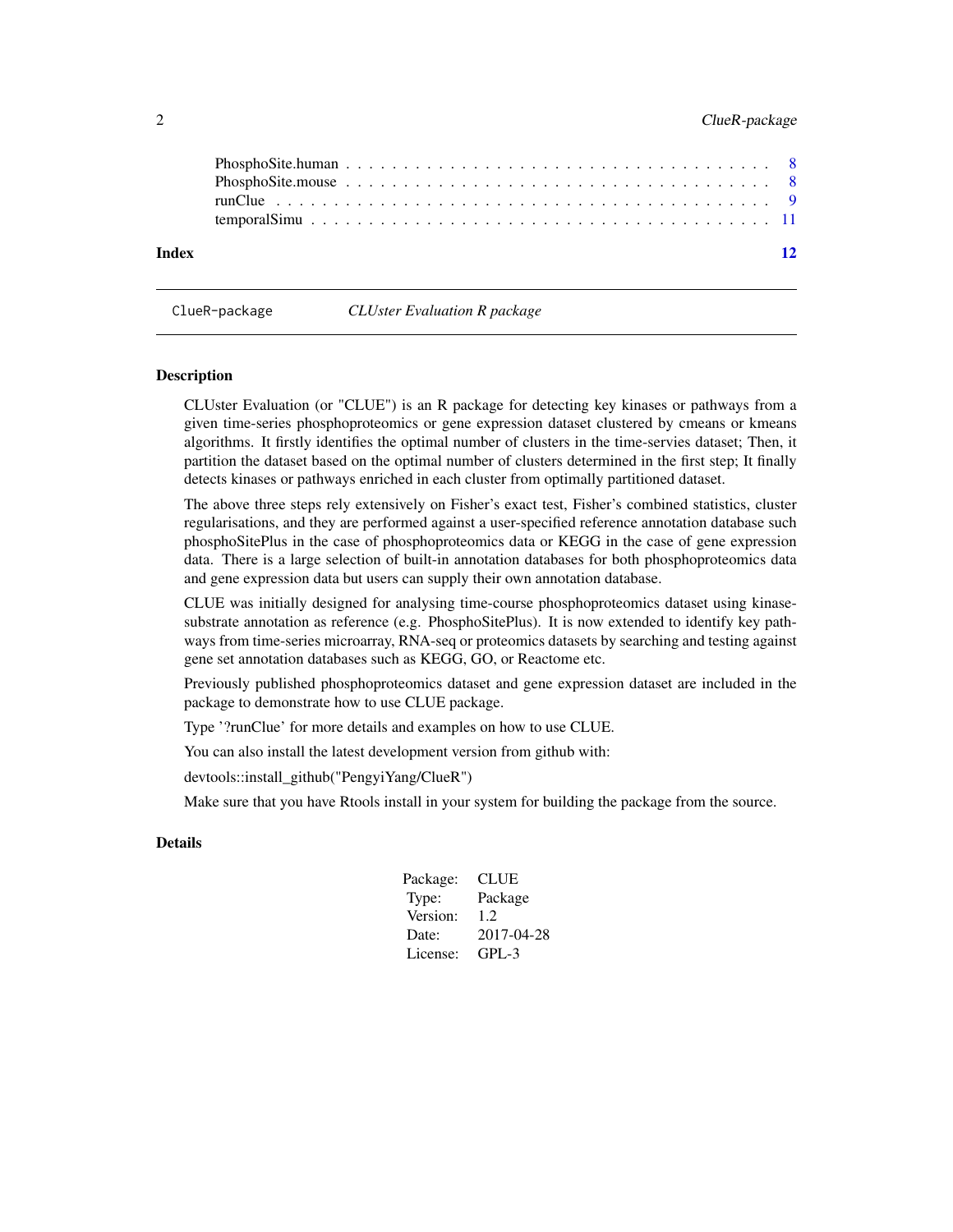# <span id="page-2-0"></span>clustEnrichment 3

# Author(s)

Pengyi Yang

# References

Yang P, Zheng X, Jayaswal V, Hu G, Yang JYH, Jothi R (2015) Knowledge-Based Analysis for Detecting Key Signaling Events from Time-Series Phosphoproteomics Data. PLoS Comput Biol 11(8): e1004403.

clustEnrichment *Cluster enrichment test*

# Description

Takes a clustering object generted by cmeans or kmeans algorithm and determine the enrichment of each cluster and then the overall enrichment of this clustering object based on an annotation file.

# Usage

```
clustEnrichment(clustObj, annotation, effectiveSize, pvalueCutoff = 0.05)
```
# Arguments

| clustObj      | the clustering object generated by cmeans or kmeans.                                                                                                                                                 |
|---------------|------------------------------------------------------------------------------------------------------------------------------------------------------------------------------------------------------|
| annotation    | a list with names correspond to kinases and elements correspond to substrates<br>belonging to each kinase.                                                                                           |
| effectiveSize | the size of kinase-substrate groups to be considered for calculating enrichment.<br>Groups that are too small or too large will be removed from calculating overall<br>enrichment of the clustering. |
| pvalueCutoff  | a pvalue cutoff for determining which kinase-substrate groups to be included in<br>calculating overall enrichment of the clustering.                                                                 |

#### Value

a list that contains both the p-value indicating the overall enrichment and a sublist that details the enrichment of each individual cluster.

# Examples

```
# simulate a time-series data with six distinctive profile groups and each group with
# a size of 500 phosphorylation sites. (not run)
# simuData <- temporalSimu(seed=1, groupSize=500, sdd=1, numGroups=4)
# create an artificial annotation database. Generate 100 kinase-substrate groups each
# comprising 50 substrates assigned to a kinase.
# among them, create 5 groups each contains phosphorylation sites defined to have the
# same temporal profile. (not run)
```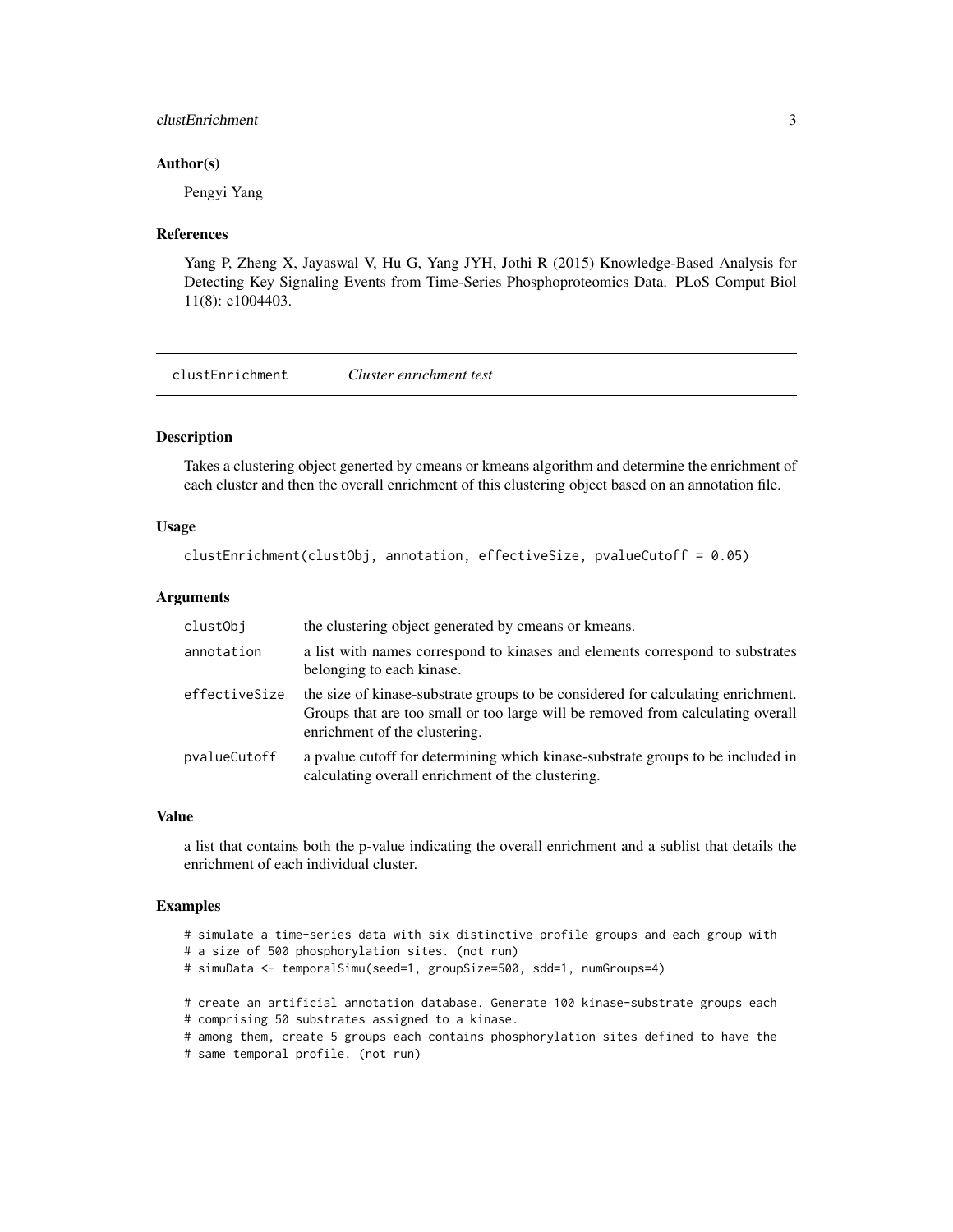```
# kinaseAnno <- list()
# groupSize <- 500
# for (i in 1:5) {
# kinaseAnno[[i]] <- paste("p", (groupSize*(i-1)+1):(groupSize*(i-1)+50), sep="_")
# }
# for (i in 6:100) {
# set.seed(i)
# kinaseAnno[[i]] <- paste("p", sample.int(nrow(simuData), size = 50), sep="_")
# }
# names(kinaseAnno) <- paste("KS", 1:100, sep="_")
# testing enrichment of clustering results by partition the data into six clusters
# using cmeans algorithm. (not run)
# library(e1071)
# clustObj <- cmeans(simuData, centers=6, iter.max=50, m=1.25)
# clustEnrichment(clustObj, annotation=kinaseAnno, effectiveSize=c(5, 100), pvalueCutoff=0.05)
```
clustOptimal *Generate optimal clustering*

### Description

Takes a clue output and generate the optimal clustering of the time-course data.

# Usage

```
clustOptimal(clueObj, rep = 5, user.maxK = NULL, visualize = TRUE, ...)
```
# Arguments

| clueObi   | the output from runClue.                                                                                                                   |
|-----------|--------------------------------------------------------------------------------------------------------------------------------------------|
| rep       | number of times (default is 5) the clustering is to be repeated to find the best<br>clustering result.                                     |
| user.maxK | user defined optimal k value for generating optimal clustering. If not provided,<br>the optimal k that is identified by clue will be used. |
| visualize | a boolean parameter indicating whether to visualize the clustering results.                                                                |
| $\ddotsc$ | pass additional parameter for controlling the plot if visualize is TRUE.                                                                   |

# Value

return a list containing optimal clustering object and enriched kinases or gene sets.

<span id="page-3-0"></span>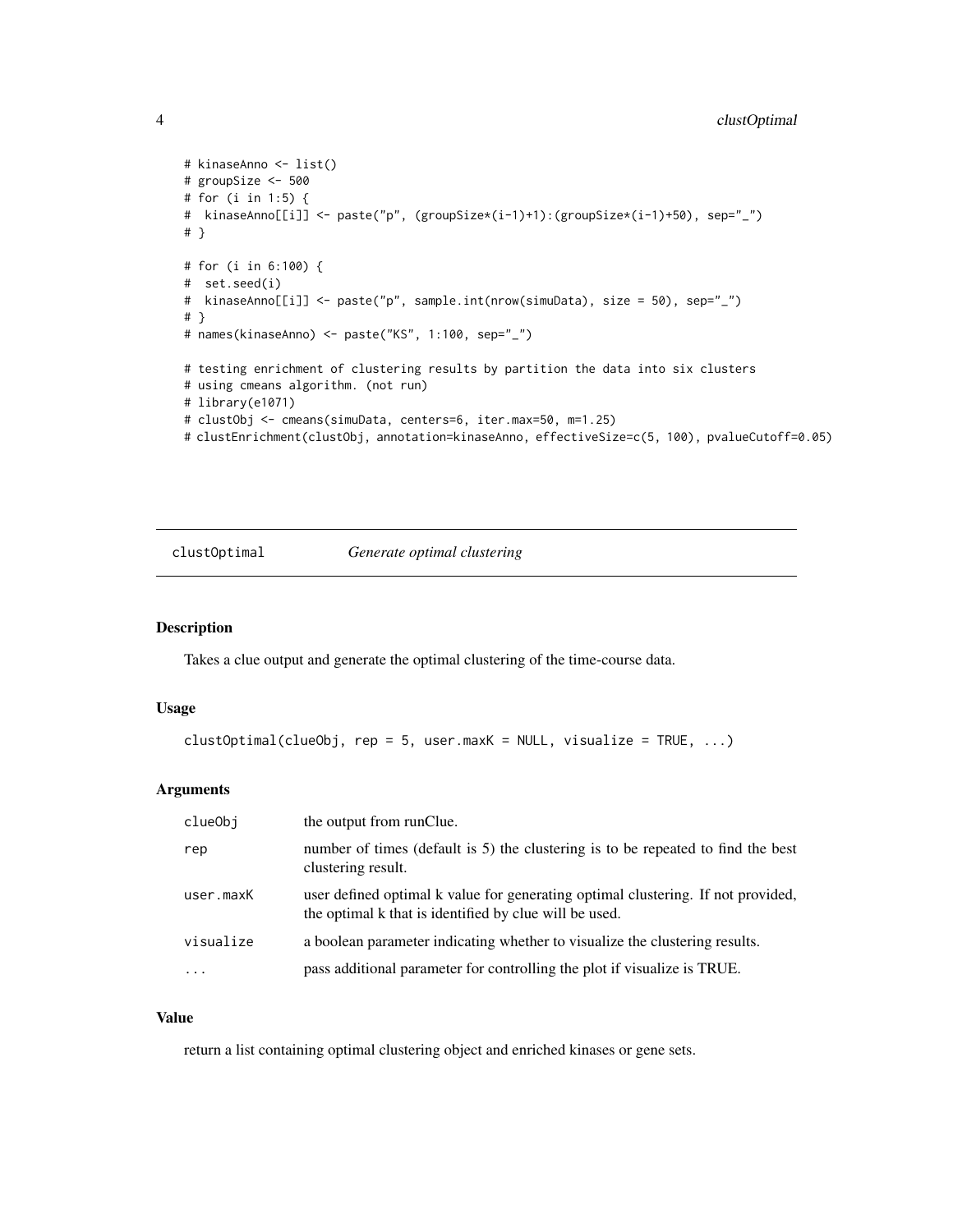# <span id="page-4-0"></span>enrichmentTest 5

### Examples

```
# simulate a time-series data with 4 distinctive profile groups and each group with
# a size of 50 phosphorylation sites. (not run)
# simuData <- temporalSimu(seed=1, groupSize=50, sdd=1, numGroups=4)
# create an artificial annotation database. Generate 20 kinase-substrate groups each
# comprising 10 substrates assigned to a kinase.
# among them, create 4 groups each contains phosphorylation sites defined to have the
# same temporal profile. (not run)
# kinaseAnno <- list()
# groupSize <- 50
# for (i in 1:4) {
# kinaseAnno[[i]] <- paste("p", (groupSize*(i-1)+1):(groupSize*(i-1)+10), sep="_")
# }
# for (i in 5:20) {
# set.seed(i)
# kinaseAnno[[i]] <- paste("p", sample.int(nrow(simuData), size = 10), sep="_")
# }
# names(kinaseAnno) <- paste("KS", 1:20, sep="_")
# run CLUE with a repeat of 2 times and a range from 2 to 7 (not run)
# set.seed(1)
# clueObj <- runClue(Tc=simuData, annotation=kinaseAnno, rep=5, kRange=7)
# visualize the evaluation outcome (not run)
# xl <- "Number of clusters"
# yl <- "Enrichment score"
# boxplot(clueObj$evlMat, col=rainbow(ncol(clueObj$evlMat)), las=2, xlab=xl, ylab=yl, main="CLUE")
# abline(v=(clueObj$maxK-1), col=rgb(1,0,0,.3))
# generate optimal clustering results using the optimal k determined by CLUE (not run)
# best <- clustOptimal(clueObj, rep=3, mfrow=c(2, 3))
```
enrichmentTest *Fisher's exact test-based enrichment test*

# **Description**

Takes a vector of names representing phosphorylation sites that are partitioned in the same cluster and an kinase-substrate annotation. Test for enrichment of the kinase based on the name vector.

# Usage

```
enrichmentTest(clust, annotation, universe, alter = "greater")
```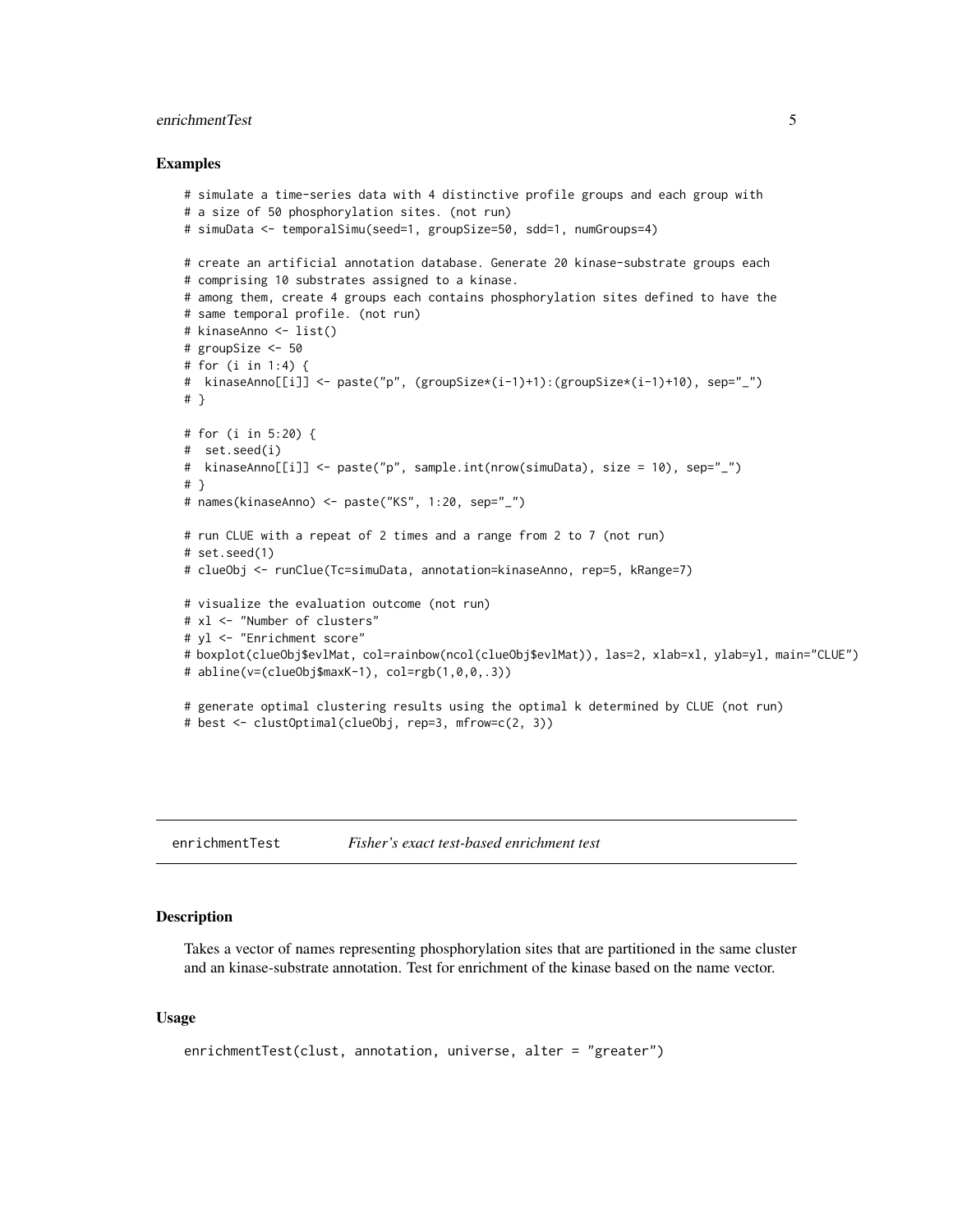# <span id="page-5-0"></span>Arguments

| clust      | a vector of names representing phosphorylation sites that are partitioned in the<br>same cluster       |
|------------|--------------------------------------------------------------------------------------------------------|
| annotation | a list with names correspond to kinases and elements correspond to substrates<br>belong to each kinase |
| universe   | the universe of names to compare against                                                               |
| alter      | indicates the alternative hypothesis and must be one of "two.sided", "greater" or<br>"less"            |

# Value

a matrix that contains enrichment of each kinase based on the input name vector.

fuzzPlot *Visualize fuzzy clustering results*

# Description

Takes in a time-course matrix and its clustering results as a cmeans clustering object. Produce a plot to visualize the clustering results.

# Usage

```
fuzzPlot(Tc, clustObj, mfrow = c(1, 1), cols, min.mem = 0,
 new.window = FALSE, 11wd = 3)
```
# Arguments

| Tc         | a numeric matrix to be clustered. The columns correspond to the time-course<br>and the rows correspond to phosphorylation sites. |
|------------|----------------------------------------------------------------------------------------------------------------------------------|
| clustObj   | the clustering of Tc generated from cmeans or kmeans clustering.                                                                 |
| mfrow      | control the subplots in graphic window.                                                                                          |
| cols       | color palette to be used for plotting. If the color argument remains empty, the<br>default palette is used.                      |
| $min.$ mem | phosphorylation sites with membership values below min.mem will not be dis-<br>played.                                           |
| new.window | should a new window be opened for graphics.                                                                                      |
| llwd       | line width. Default is 3.                                                                                                        |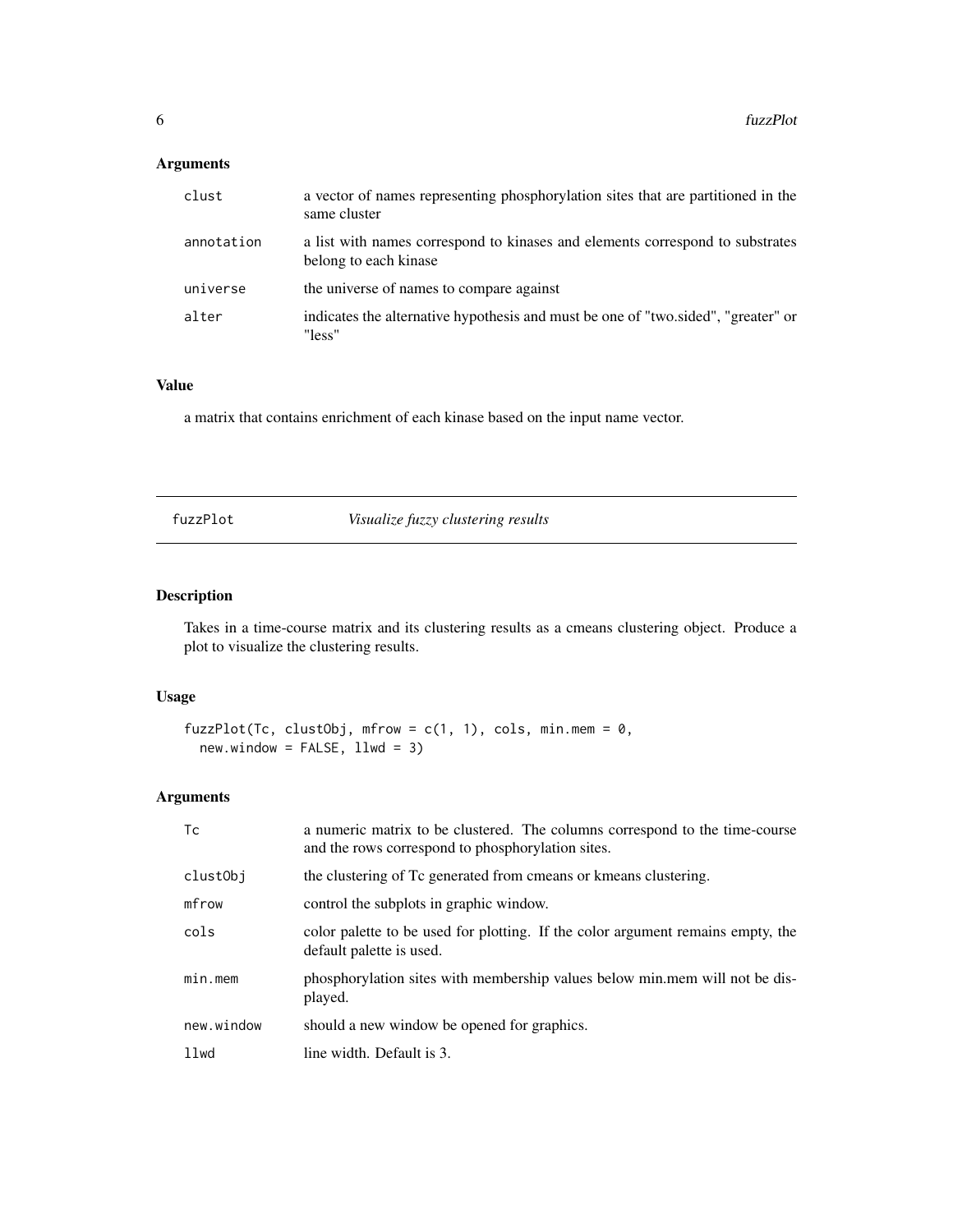# Examples

```
## load the human ES phosphoprotoemics data (Rigbolt et al. Sci Signal. 4(164):rs3, 2011)
## (not run)
# data(hES)
## apply cmeans clustering to partition the data into 11 clusters
# library(e1071)
# clustObj <- cmeans(hES, centers=11, iter.max=10, m=1.25)
## visualize clustering reuslts
# fuzzPlot(hES, clustObj, mfrow = c(3,4))
```
hES *Human embryonic stem cell phosphoproteomics data*

# Description

The data object contains a time-course phosphoprotoemics profiling of the human embryonic stem cells through differentiation. The differentiation is induced by using PMA and the time points of 30m, 1hr, 6hrs, and 24hrs are measured and the ratio are taken against 0m. For details please refer to the article: Rigbolt et al. Sci Signal. 4(164):rs3, 2011

Pathways.biocarta *Biocarta pathway annotations*

### Description

The data object contains the annotations from biocarta pathway database.

Pathways.DAVID *DAVID pathway annotations*

# Description

The data object contains the annotations from DAVID database which contains GOBP (GO biological processes) pathways.

Pathways.KEGG *KEGG pathway annotations*

# Description

The data object contains the annotations of KEGG pathways.

<span id="page-6-0"></span>hES 7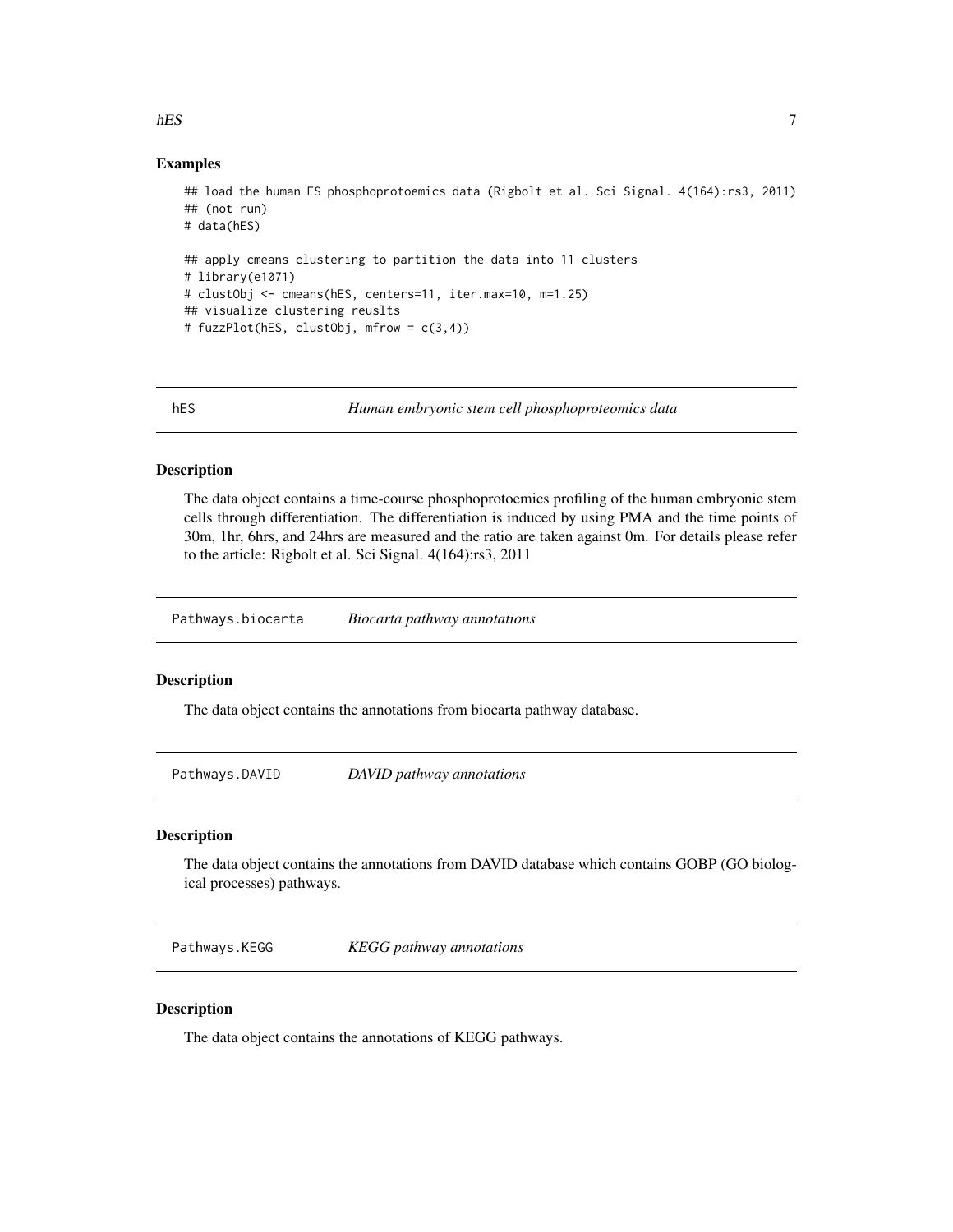<span id="page-7-0"></span>Pathways.reactome *Reactome pathway annotations*

### Description

The data object contains the annotations of reactome pathways.

PhosphoELM.human *Phospho.ELM annotations for human*

# Description

The data object contains the annotations of kinases and their conrresponding substrates as phosphorylation sites in human. It is extracted from the Phospho.ELM database.

PhosphoELM.mouse *Phospho.ELM annotations for mouse*

#### Description

The data object contains the annotations of kinases and their conrresponding substrates as phosphorylation sites in mouse. It is extracted from the Phospho.ELM database.

PhosphoSite.human *PhosphoSitePlus annotations for human*

#### Description

The data object contains the annotations of kinases and their conrresponding substrates as phosphorylation sites in human. It is extracted from the PhosphoSitePlus database. For details of Phospho-SitePlus, please refer to the article: Hornbeck et al. Nucleic Acids Res. 40:D261-70, 2012

PhosphoSite.mouse *PhosphoSitePlus annotations for mouse*

### **Description**

The data object contains the annotations of kinases and their conrresponding substrates as phosphorylation sites in mouse. It is extracted from the PhosphoSitePlus database. For details of Phospho-SitePlus, please refer to the article: Hornbeck et al. Nucleic Acids Res. 40:D261-70, 2012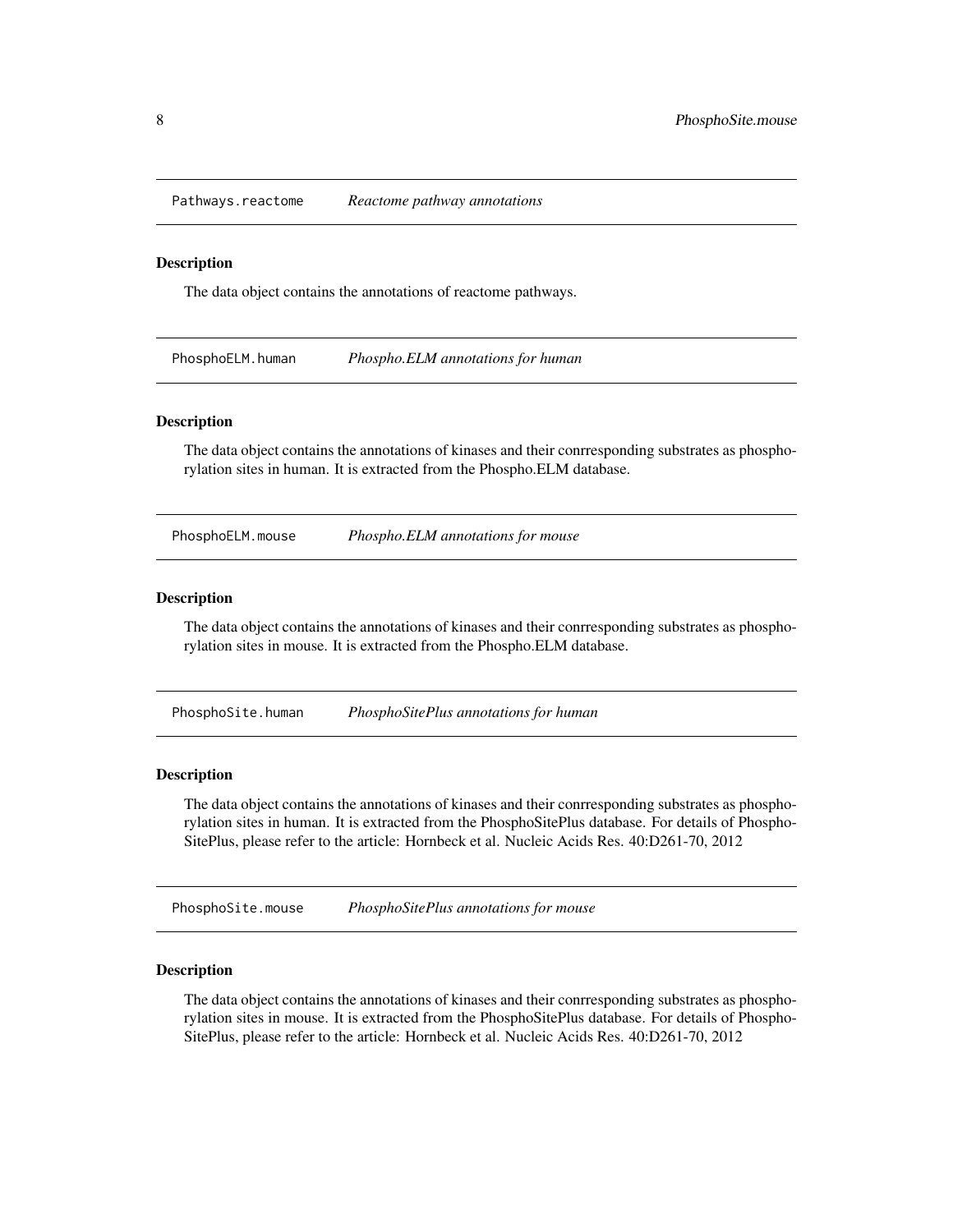<span id="page-8-0"></span>

#### Description

Takes in a time-course matrix and test for enrichment of the clustering using cmeans or kmeans clustering algorithm with a reference annotation.

# Usage

```
runClue(Tc, annotation, rep = 10, kRange, clustAlg = "cmeans",
 effectiveSize = c(5, 100), pvalueCutoff = 0.05, alpha = 0.5)
```
# Arguments

| Tc            | a numeric matrix to be clustered. The columns correspond to the time-course<br>and the rows correspond to phosphorylation sites.                                                                 |
|---------------|--------------------------------------------------------------------------------------------------------------------------------------------------------------------------------------------------|
| annotation    | a list with names correspond to kinases and elements correspond to substrates<br>belong to each kinase.                                                                                          |
| rep           | number of times the clustering is to be applied. This is to account for variability<br>in the clustering algorithm.                                                                              |
| kRange        | the range of k to be tested for clustering.                                                                                                                                                      |
| clustAlg      | the clustering algorithm to be used. The default is cmeans clustering.                                                                                                                           |
| effectiveSize | the size of annotation groups to be considered for calculating enrichment. Groups<br>that are too small or too large will be removed from calculating overall enrich-<br>ment of the clustering. |
| pvalueCutoff  | a pvalue cutoff for determining which kinase-substrate groups to be included in<br>calculating overall enrichment of the clustering.                                                             |
| alpha         | a regularisation factor for penalizing large number of clusters.                                                                                                                                 |

# Value

a clue output that contains the input parameters used for evaluation and the evaluation results. Use  $\text{ls}(x)$  to see details of output. 'x' be the output here.

#### Examples

## Example 1. Running CLUE with a simulated phosphoproteomics data

## simulate a time-series phosphoproteomics data with 4 clusters and ## each cluster with a size of 100 phosphosites simuData <- temporalSimu(seed=1, groupSize=100, sdd=1, numGroups=4)

## create an artificial annotation database. Specifically, Generate 50 ## kinase-substrate groups each comprising 20 substrates assigned to a kinase. ## Among them, create 5 groups each contains phosphosites defined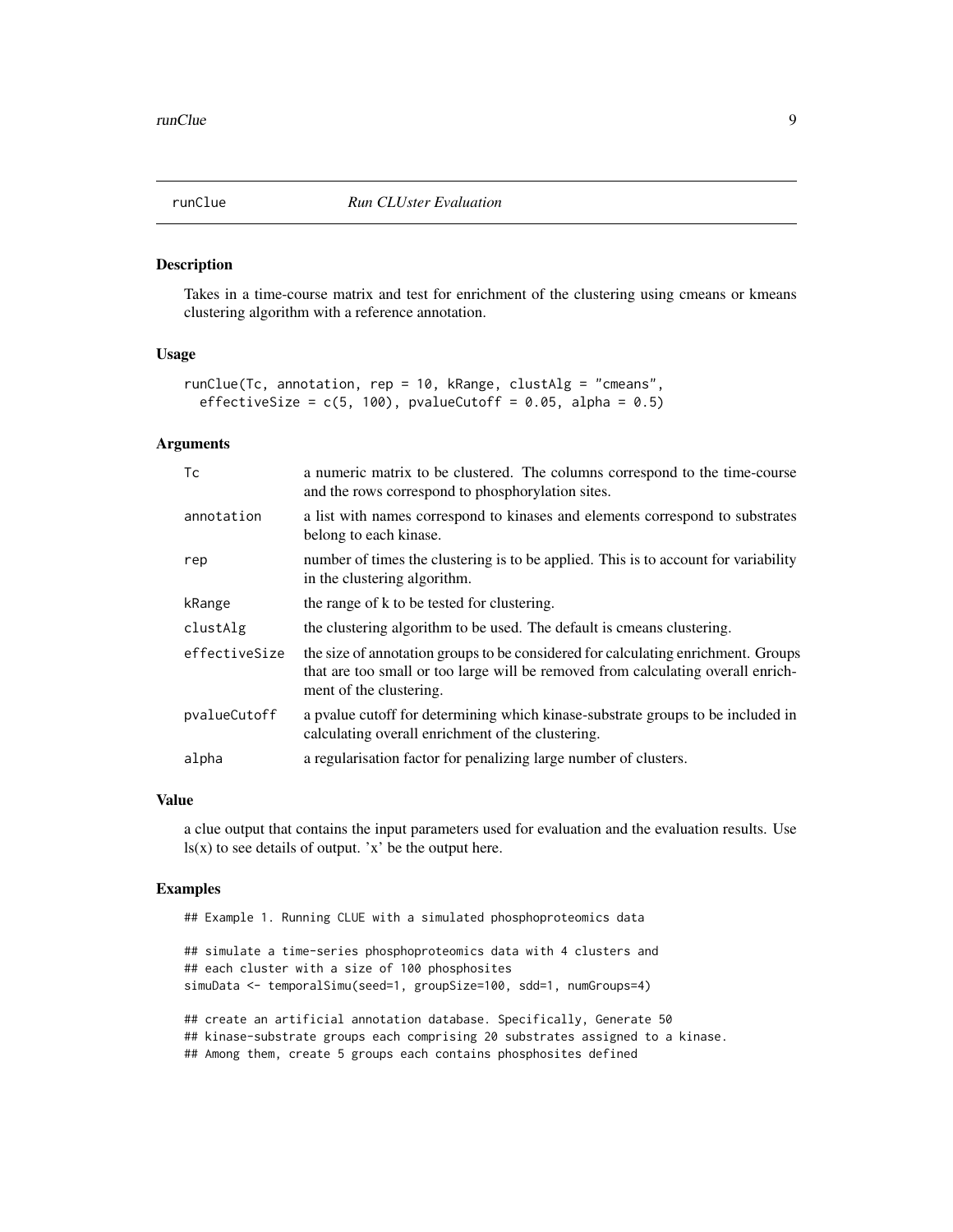```
10 runClue
```

```
## to have the same temporal profile.
kinaseAnno <- list()
groupSize <- 100
for (i in 1:5) {
 kinaseAnno[[i]] <- paste("p", (groupSize*(i-1)+1):(groupSize*(i-1)+20), sep="_")
}
for (i in 6:50) {
 set.seed(i)
 kinaseAnno[[i]] <- paste("p", sample.int(nrow(simuData), size = 20), sep="_")
}
names(kinaseAnno) <- paste("KS", 1:50, sep="_")
## run CLUE with a repeat of 3 times and a range from 2 to 8
set.seed(1)
clueObj <- runClue(Tc=simuData, annotation=kinaseAnno, rep=3, kRange=8)
## visualize the evaluation outcome
xl <- "Number of clusters"
yl <- "Enrichment score"
boxplot(clueObj$evlMat, col=rainbow(ncol(clueObj$evlMat)), las=2, xlab=xl, ylab=yl, main="CLUE")
abline(v=(clueObj$maxK-1), col=rgb(1,0,0,.3))
## generate optimal clustering results using the optimal k determined by CLUE
best <- clustOptimal(clueObj, rep=3, mfrow=c(2, 3))
## list enriched clusters
best$enrichList
## obtain the optimal clustering object (not run)
# best$clustObj
## Example 2. Running CLUE with a phosphoproteomics dataset, discover optimal number of clusters,
## clustering data accordingly, and identify key kinases involved in each cluster.
## load the human ES phosphoprotoemics data (Rigbolt et al. Sci Signal. 4(164):rs3, 2011)
data(hES)
# load the PhosphoSitePlus annotations (Hornbeck et al. Nucleic Acids Res. 40:D261-70, 2012)
# note that one can instead use PhosphoELM database by typing "data(PhosphoELM)".
data(PhosphoSite)
## run CLUE with a repeat of 5 times and a range from 2 to 13 (not run)
# set.seed(2)
# clueObj <- runClue(Tc=hES, annotation=PhosphoSite.human, rep=5, kRange=13)
## Example 3. Running CLUE with a gene expression dataset, discover optimal number of clusters,
## clustering data accordingly, and identify key pathway involved in each cluster.
## load mouse adipocyte gene expression data.
## (Ma et al. Molecular and Cellular Biology. 2014, 34(19):3607-17)
# data(adipocyte)
```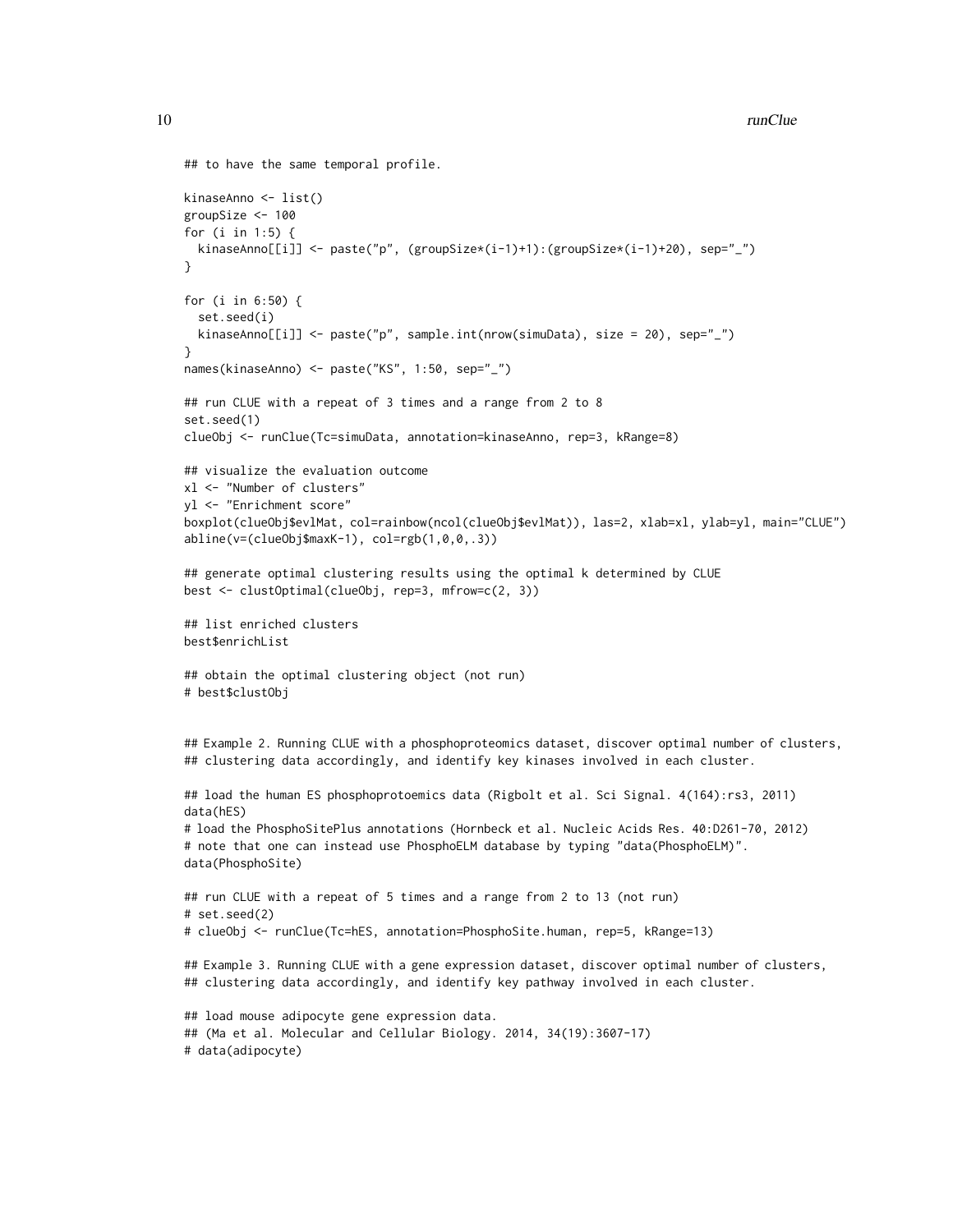# <span id="page-10-0"></span>temporalSimu 11

```
## (the above demo dataset is not included due to size constrain.
## please access https://github.com/PengyiYang/ClueR to download the
## development version for this example)
## load the KEGG annotations
## note that one can instead use reactome, GOBP, biocarta database
data(Pathways)
## run CLUE with a repeat of 5 times and a range from 2 to 13 (not run)
# set.seed(3)
# clueObj <- runClue(Tc=adipocyte, annotation=Pathways.KEGG, rep=5, kRange=13)
```
temporalSimu *Temporal data simulation*

# Description

This function simulates time-series data using 14 pre-defined temporal profile templates. Type 'temporalSimu' to see the details of the templates.

# Usage

```
temporalSimu(seed = unclass(Sys.time()), groupSize, sdd, numGroups)
```
# Arguments

| seed      | to seed the simulation. Default is current system time.                                                                                                                   |
|-----------|---------------------------------------------------------------------------------------------------------------------------------------------------------------------------|
| groupSize | the number of the temporal profiles to simulate from each template. The total<br>number of profiles will be the number of templates used times the size of each<br>group. |
| sdd       | the standard deviation to be used to generate randomness for each temporal pro-<br>file.                                                                                  |
| numGroups | number of templates to be used for generating data.                                                                                                                       |

# Value

a matrix containing simulated time-series dataset.

# Examples

## simulate a time-series data with four distinctive profile groups and each group with ## a size of 500 phosphorylation sites (not run)

# simulated.temporal <- temporalSimu(seed=1, groupSize=500, sdd=1, numGroups=4)